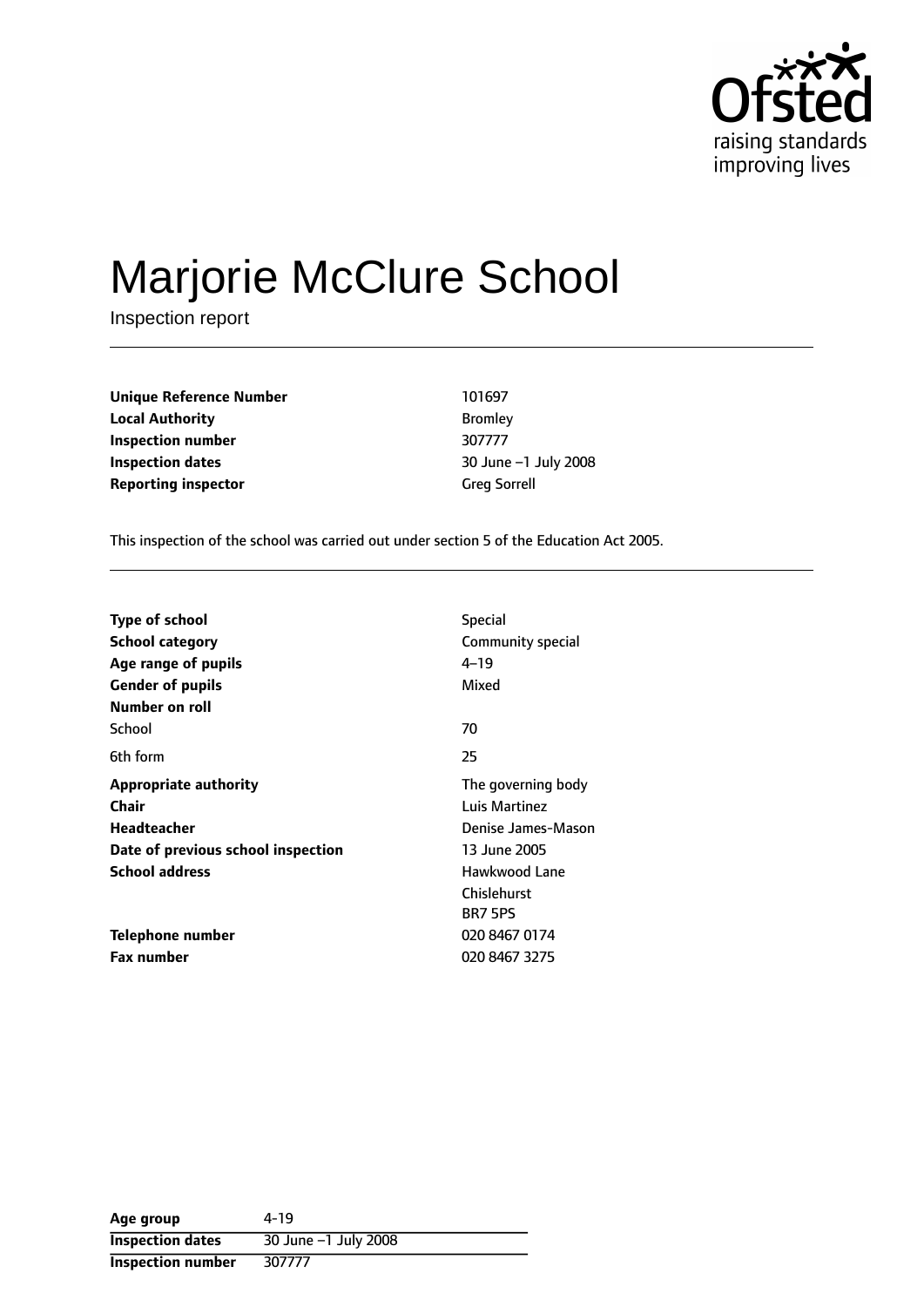.

© Crown copyright 2008

#### Website: www.ofsted.gov.uk

This document may be reproduced in whole or in part for non-commercial educational purposes, provided that the information quoted is reproduced without adaptation and the source and date of publication are stated.

Further copies of this report are obtainable from the school. Under the Education Act 2005, the school must provide a copy of this report free of charge to certain categories of people. A charge not exceeding the full cost of reproduction may be made for any other copies supplied.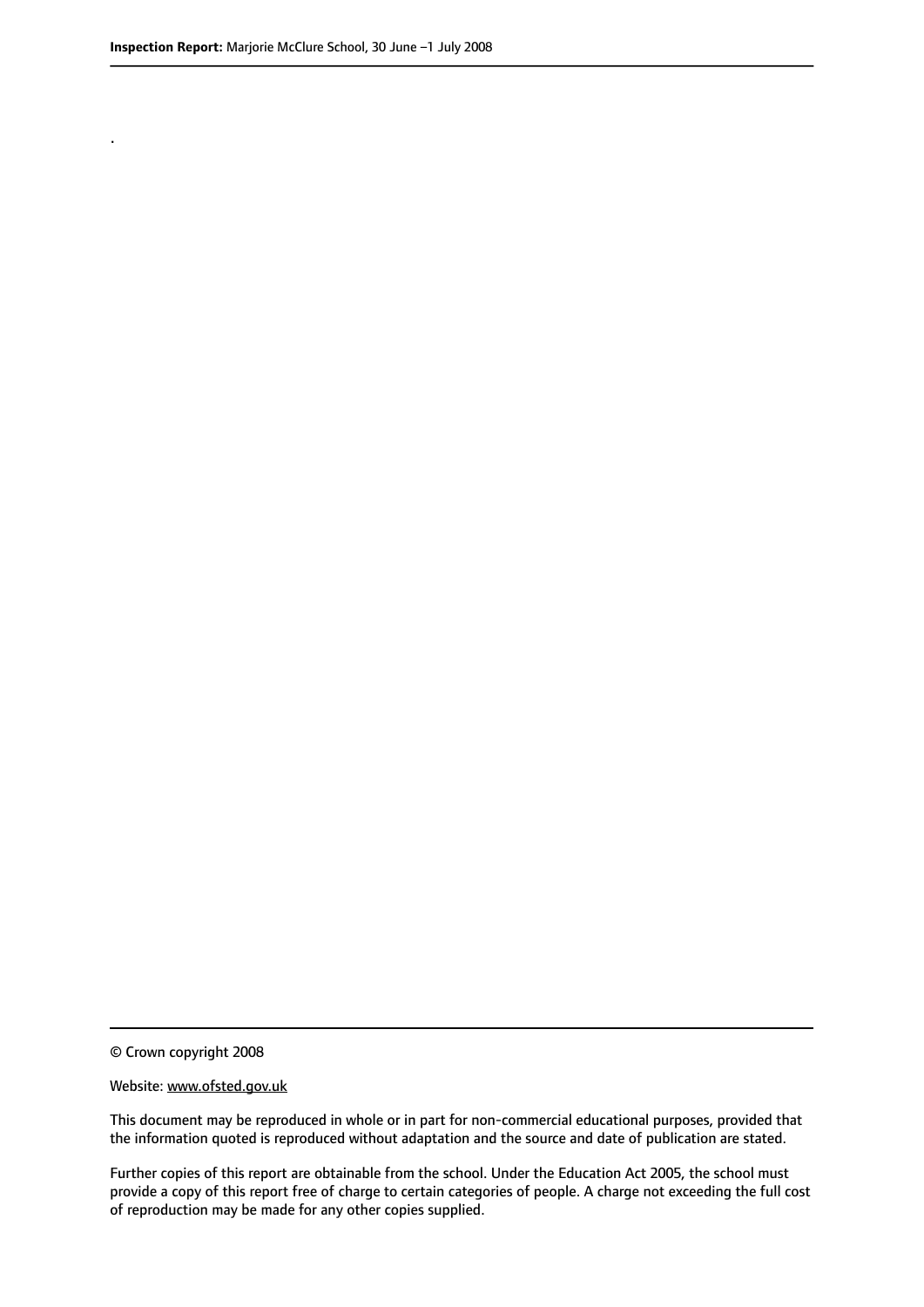# **Introduction**

The inspection was carried out by an Additional Inspector.

# **Description of the school**

Marjorie McClure is a community special school for 95 pupils aged 4-19. All have a statement of special educational needs relating to physical disability and some have associated learning, communication, medical, sensory, and/or behavioural difficulties. It draws pupils from eight neighbouring London authorities as well as its own. There is an identified upward trend of more pupils being admitted with sensory impairment. The school works in close partnership with three primary schools and its co-located technology college. Recent awards include Healthy Schools; Sportsmark and Artsmark Gold. The school has had specialist Schools Status for SEN Physical Development for almost one year.

# **Key for inspection grades**

| Grade 1 | Outstanding  |
|---------|--------------|
| Grade 2 | Good         |
| Grade 3 | Satisfactory |
| Grade 4 | Inadequate   |
|         |              |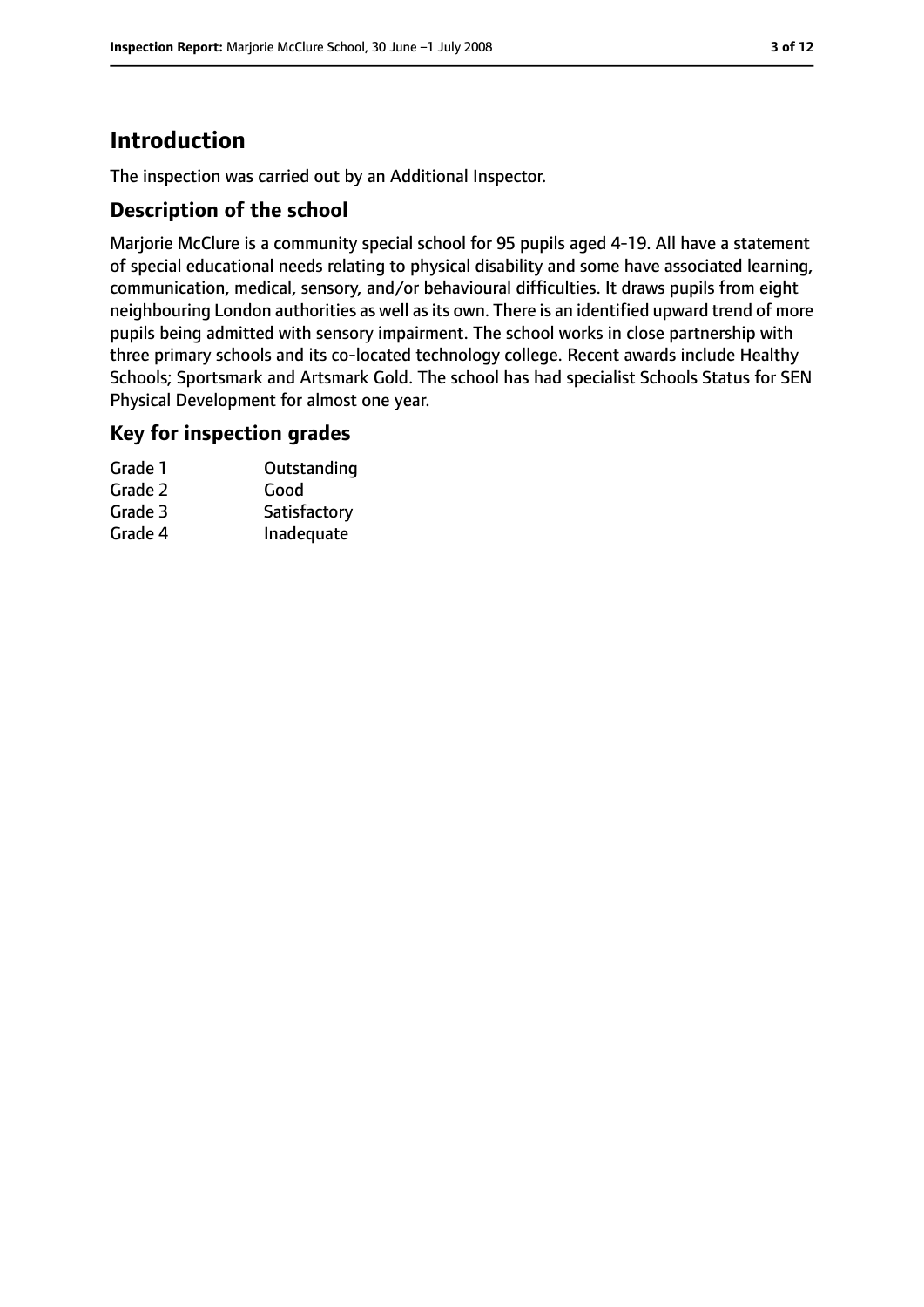# **Overall effectiveness of the school**

#### **Grade: 1**

Marjorie McClure is an outstanding school that successfully demonstrates its ethos of ensuring pupils achieve their potential academically and in relation to their personal development. Because of their learning difficulties, the standards reached by pupils, in most cases, are exceptionally low but all pupils do very well in their studies and many make outstanding progress. The quality of teaching is excellent and benefits from the role played by its advanced skills teachers, who share their good practice with other schools. Lessons are very well planned and typically they are characterised by brisk pace with many opportunitiesfor first hand experience. Teaching assistants, some of whom have advanced skills and qualifications, make a significant contribution to the pupils' learning and achievement. The vast majority of pupils meet their challenging targets and where they do not, the school promptly acts following a review of individual progress. The pupils enjoy coming to school and parents are very happy for their children to attend, knowing they will be safe, that they enjoy their lessons and that the school keeps them well informed.

The school's monitoring and tracking of pupils' overall achievement is most effective in ensuring experiences for pupils are relevant and suitably challenging. As a result, the curriculum is outstanding. It is also enriched by access to mainstream settings, a wide range of clubs and residential experiences. All the pupils make excellent progress in their personal development due to the well integrated provision of PSHCE (personal, social, health and citizenship education), support and guidance. The pupils are very proud of their school, evidenced by strong excellent relationships at all levels, excellent behaviour and attendance. One comment from pupils typified their views...'It's so inclusive, everyone gets a chance to be as good as they can be.' Absences are invariably due to medical reasons.

The overall quality of care, guidance and support provided for all is excellent. School procedures, including child protection, ensure their well-being is appropriately safeguarded. Careers education and transition planning prepare them for moving from one stage to the next. Pupils receive a wide range of therapies to improve their access to the curriculum and overall independence. Respect for the pupils' wishes and dignity in their personal care are strong features of daily life at school. Rare exceptions to this very strong aspect are the transport arrangements for a number of pupils, which are unsatisfactory.

The quality of leadership and management is outstanding due to example set by the headteacher and her deputy. Managers have an accurate view of the school's effectiveness. As a result of its specialist status, the school has consolidated its earlier strengths and gives outstanding service to its pupils and the community. Its capacity for further improvement is also outstanding.

The governing body gives excellent support on personnel, student welfare and finance issues although their role in systematically evaluating students' achievement requires further development.

# **Effectiveness of the sixth form**

#### **Grade: 1**

Students make outstanding progress in their personal development because of the highly relevant preparation they receive for transition to the sixth form. The quality of education provided is also excellent. They are encouraged to make their own choices and to seek independence, for example, by having regular residential experiences at the school's off-site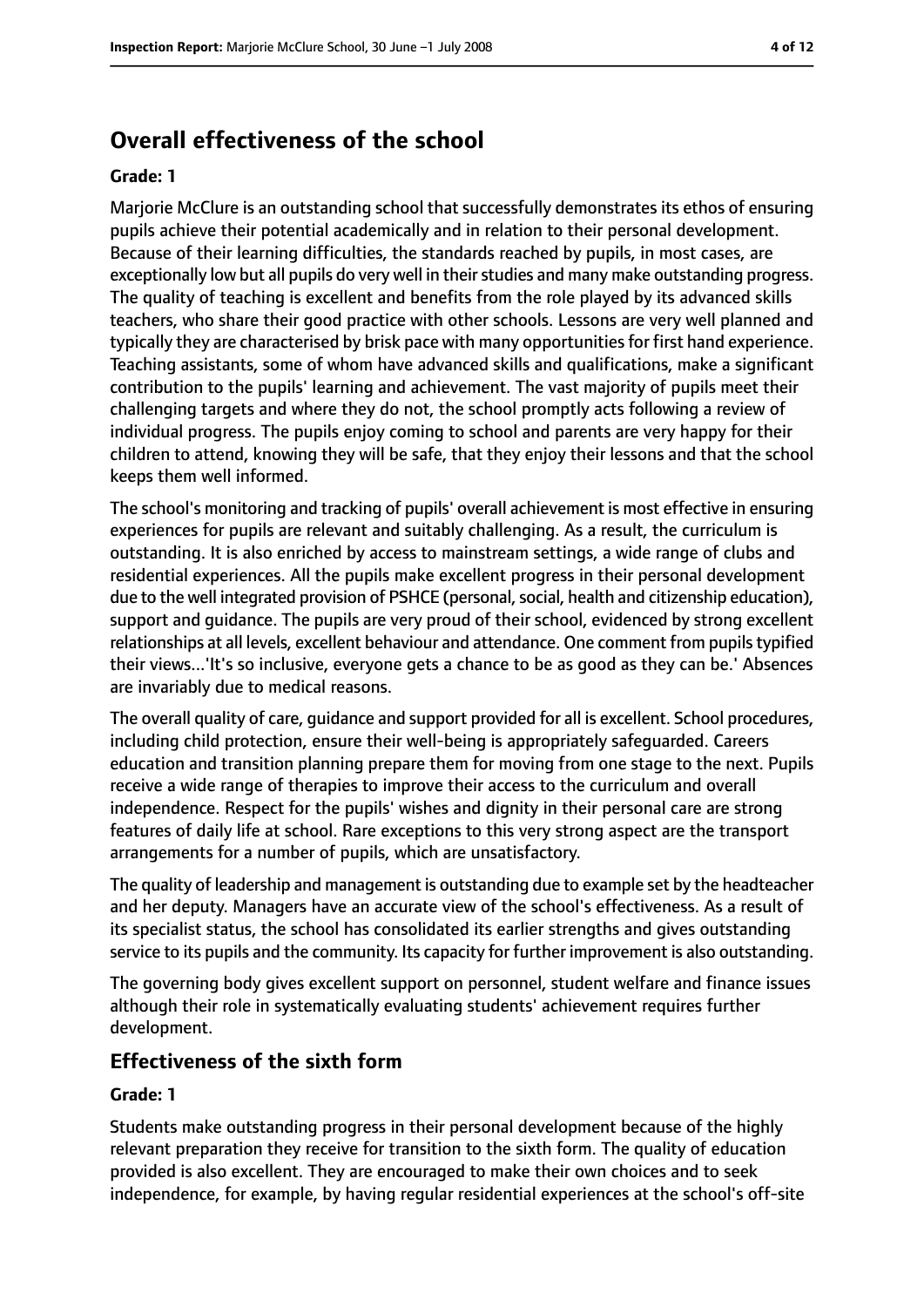centre. Excellent teaching resultsin students making outstanding academic progressin relation to their individual targets and accredited courses. For some students, courses are accessed at the secondary school on the same site where they gain good passes at GCSE level in a wide range of subjects, including, English and mathematics. A minority of students also achieve success at A level when appropriate. Other accreditation is achieved at Entry Level and through Award Scheme Development and Accreditation Network (ASDAN) modules. A few students achieve awards in sports leadership for football and dance. All make excellent progress in achieving maximum independence. In common with the school, the sixth form has excellent links with local schools and colleges and all are well prepared for leaving school. The leadership and management are provided by the same staff asthe main school and are similarly outstanding.

# **Effectiveness of the Foundation Stage**

# **Grade: 1**

The children make excellent progress towards the learning goals expected for their age, particularly in literacy, numeracy, physical development, communication and understanding the world around them. Assessment is rigorous and work is very well matched to the necessary small steps in learning. Children receive a high level of individual attention by caring and competent support staff. The staff know their children very well and demonstrate this by good quality planning and reporting. Where appropriate, children are taught in ability groups. The teachers and support staff are skilled in creating many opportunities for communication and development of independence. The curriculum is personalised for each child's learning needs and, together with the emphasis on children's personal development, provides a solid foundation for life in the main school. The department is very well led and managed.

# **What the school should do to improve further**

- Extend the role of governors in evaluating students' achievements.
- Review the daily transport and reception arrangements for some students.

# **Achievement and standards**

# **Grade: 1**

# **Grade for sixth form: 1**

The range of ability within the whole school, including the sixth form, is exceptionally wide ranging from pre-National Curriculum levels, (p-levels) to A level. The overall attainment of learners is exceptionally low due to the special educational needs of the majority. Nevertheless, in relation to their starting points, the pupils' achievements are outstanding. Pupils make excellent progress in meeting challenging targets in their individual education plans. At the end of Key Stage 4, pupils attain nationally accredited qualifications, such as courses ASDAN courses, Entry Level and GCSE examinations in all subjects according to ability.

# **Personal development and well-being**

# **Grade: 1**

# **Grade for sixth form: 1**

The pupils' excellent progress in personal development reflects the school's ethos and strong commitment to ensuring all achieve their potential in terms of independence and academic studies. Their spiritual, moral, social and cultural development is outstanding. The pupils respond enthusiastically to the emphasis on healthy lifestyles including the importance and enjoyment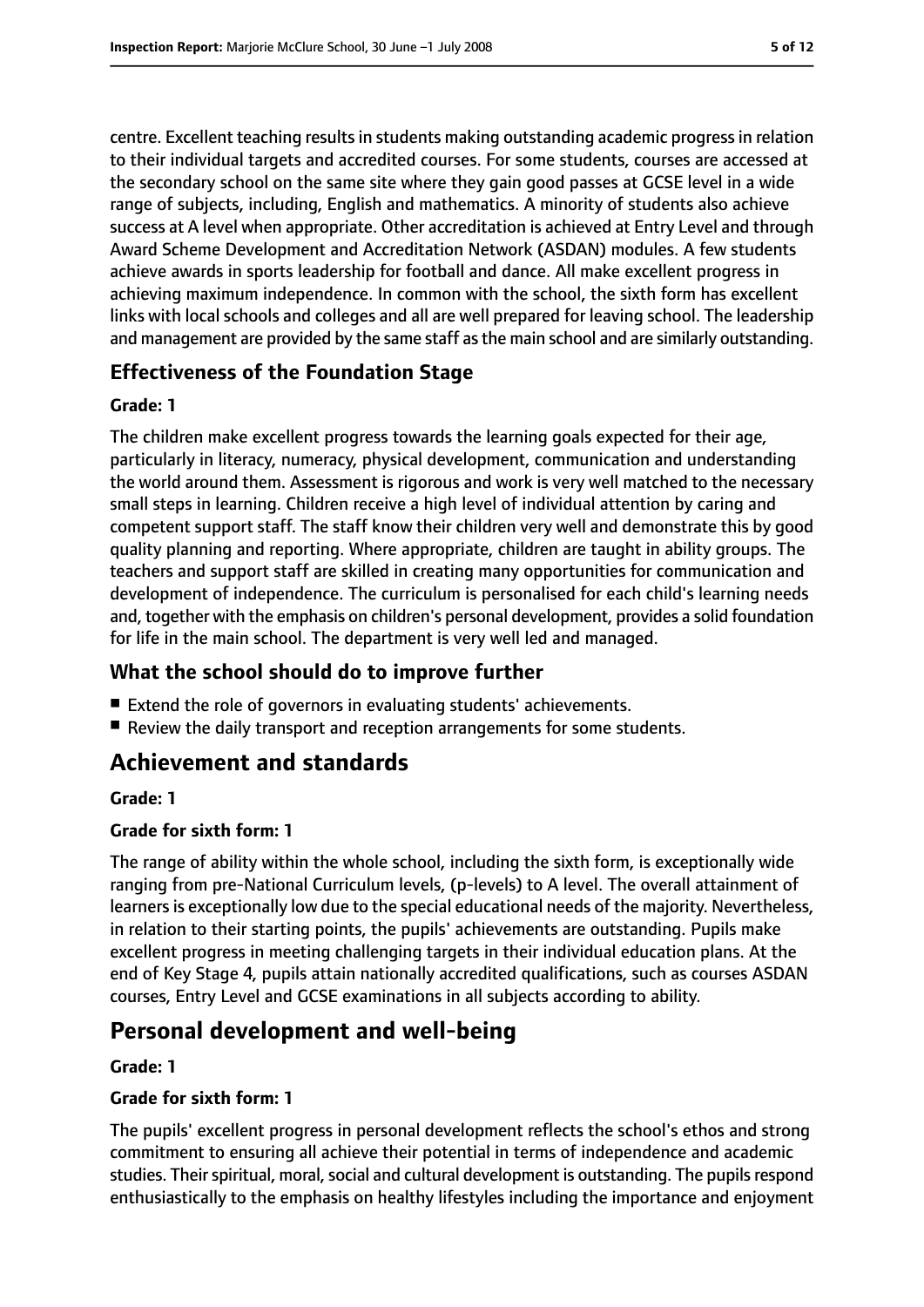of physical activity. Some older pupils display a striking commitment to promote inclusion beyond the school. Examples include being sports ambassadors and addressing outside audiences about disability issues and the scope for achievement. The school council ensures pupils know about democracy and one pupil plays an active role on local authority's Youth Council. Within the school, all pupilsshow a genuine concern and respect for peers, especially those who require mobility aids to get around.

Pupils feel safe and confident and know what is expected from them within the school's calm and supportive atmosphere. Behaviour and attendance are outstanding because pupils' enjoy school so much and love to be there. Absences are invariably for medical reasons. Pupils report that they feel free from bullying or unpleasantness and that they really look forward to coming to school. Lines from the school song sum up their attitudes, 'Work hard, play hard, sometimes through the pain and it's friendships that keep us going on.' Parents unanimously endorse this view. Older pupils greatly enjoy the residential provision based at Wood Lodge where they develop independence skills such as shopping meal preparation. The oldest pupils also gain valuable life-skills through work experience.

# **Quality of provision**

# **Teaching and learning**

# **Grade: 1**

# **Grade for sixth form: 1**

Teachers know their pupils very well and this enablesthem to plan appropriate lessons. Typically, lessons have a brisk pace with extensive opportunities for practical experience, for example, creating multimedia presentations of a recent trip to the coast. Pupils, with varying levels of support, add their own voices and images to recount their experiences. In this way, teachers enable the pupils to develop their literacy and ICT skills. The impact of advanced skills teachers is evident in the achievement of pupils and staff who also enhance their skills. Despite this, some support staff do not always wear appropriate footwear during physical activity. On rare occasions, teachers talk for too long, which reduces time for practical activity. Relationships are very strong between learners and all staff. Teaching assistants are well deployed and assist teachers in assessing and recording each small step in pupils' progress. Good use is made of group work that enables pupils and students to learn at appropriate levels. For example, in a Key Stage 4 mathematics lesson, pupils worked tuck shop finances. Learning opportunities ranged from handing real items of stock to evaluate stock levels to using a spreadsheet to calculate overall takings.

# **Curriculum and other activities**

#### **Grade: 1**

# **Grade for sixth form: 1**

The curriculum and additional activities are outstanding due to emphasis on designing lessons to meet individual needs. All pupils have equal access to learning because relevant experiences and support are provided where necessary. For example, pupils' access mainstream education to follow GCSE courses. The curriculum is rigorously monitored for its effectiveness and the use of cross-curricular learning has improved greatly since the last inspection. There are very good programmes for post-16 students that include work related learning. Currently work experience is not offered at Key Stage 4, although the school is considering some pupils who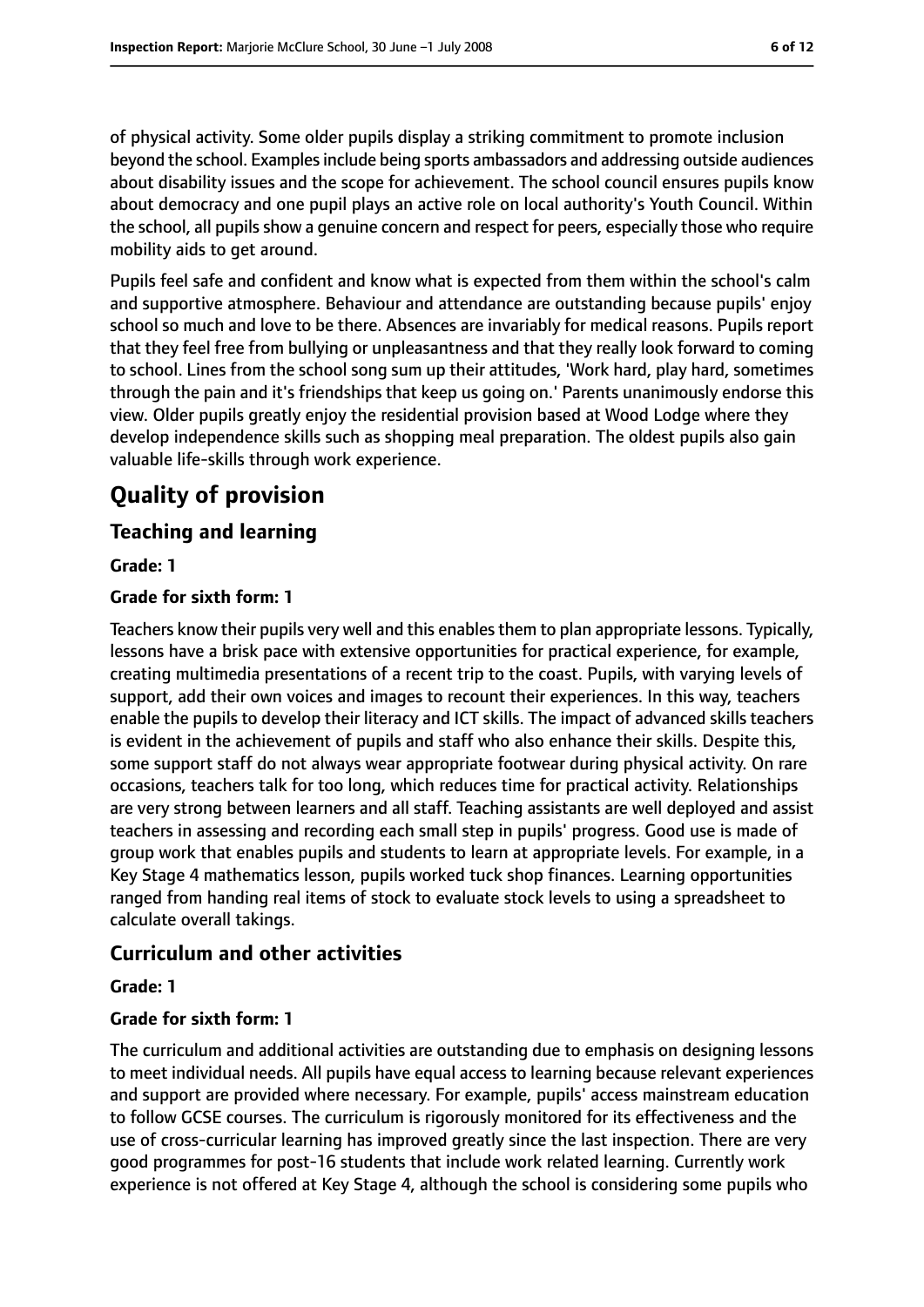may benefit from such activities. Programmes in the Foundation Stage have been carefully adapted to meet each pupil's early learning needs. The provision for pupils' development in PHSCE underpins much of the school's work and has a significant impact on all learners' personal development. In addition to the National Curriculum, a wide range of imaginative enrichment activities are provided. For example, Fitness Friday, 'Wheelie Week', financial management and self-advocacy offer highly relevant experiences. Regular visits to the community, local schools and colleges and residential experiences ensure all learners are well provided for irrespective of need.

# **Care, guidance and support**

#### **Grade: 1**

### **Grade for sixth form: 1**

The school provides excellent care, guidance and support for its community. As part of its specialist status remit, its services are also highly valued by its partners and others in the community. Therapies have a significant impact on the pupils' abilities to access the curriculum and sessions are well managed to ensure time out of lessons is minimised. Relationships with other agencies are very effective and mesh well with academic subjects, for example, physiotherapists and occupational therapists liaise closely with the PE department. There is also excellent provision for the pupils' emotional and medical needs, including personal care. Significant preparation is undertaken to ensure smooth transition between classes and when leaving school for further education. Annual reviews of statements of special educational needs keep parents well informed. Academic support and guidance is good. School based academic reports are very detailed although some written by external teachers are not of the same quality. Parents are overwhelmingly supportive, comments included, 'cannot speak highly enough of the whole school team...it's a privilege for my child to attend the school...outstanding doesn't come close.'

Due to its large catchment area, many pupils experience long journeys to and from school. Transport arrangements usually work well, although there are regular instances where pupils arrive at school early and have to remain in minibuses for a significant time. This does not provide them with a good start to the day. Attempts by the school's management to resolve this situation has thus far been unsuccessful.

# **Leadership and management**

#### **Grade: 1**

#### **Grade for sixth form: 1**

The headteacher provides outstanding leadership and a clear vision for the school's development. She is most ably supported by her deputy headteacher and together they lead by example. Other managers show the same commitment to provide the best inclusive education for all pupils. For example, rigorous monitoring and evaluation of pupils' achievements in subjects leads to effective modification of the curriculum to maximise achievement. The school also surveys all partners and parents about how well it performs. The school meets its challenging targets in relation to achievement and partnerships. The communication between home and school is very well organised and parents are actively encouraged to be involved in their child's education. Staff morale is high because they feel valued and are given significant responsibilities and support to enable them to work effectively. Relationships with other agencies are well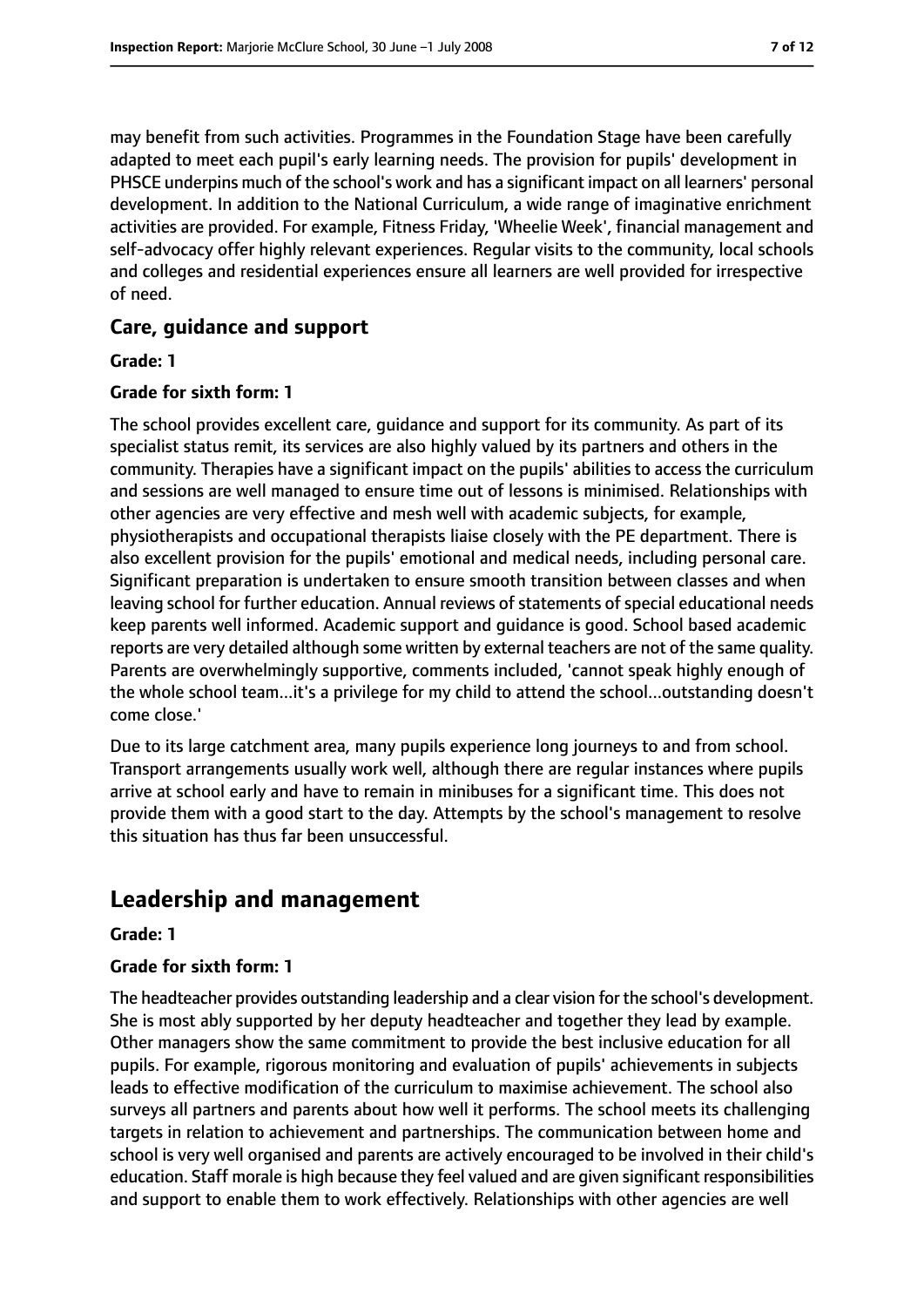managed and all partners, including the local authority, make good use of the school's expertise in their specialist field. Governors provide excellent support for the school in relation to curriculum, personnel, premises and finance although their role in evaluating pupils' achievement is less evident. Financial matters are well managed and appropriately audited.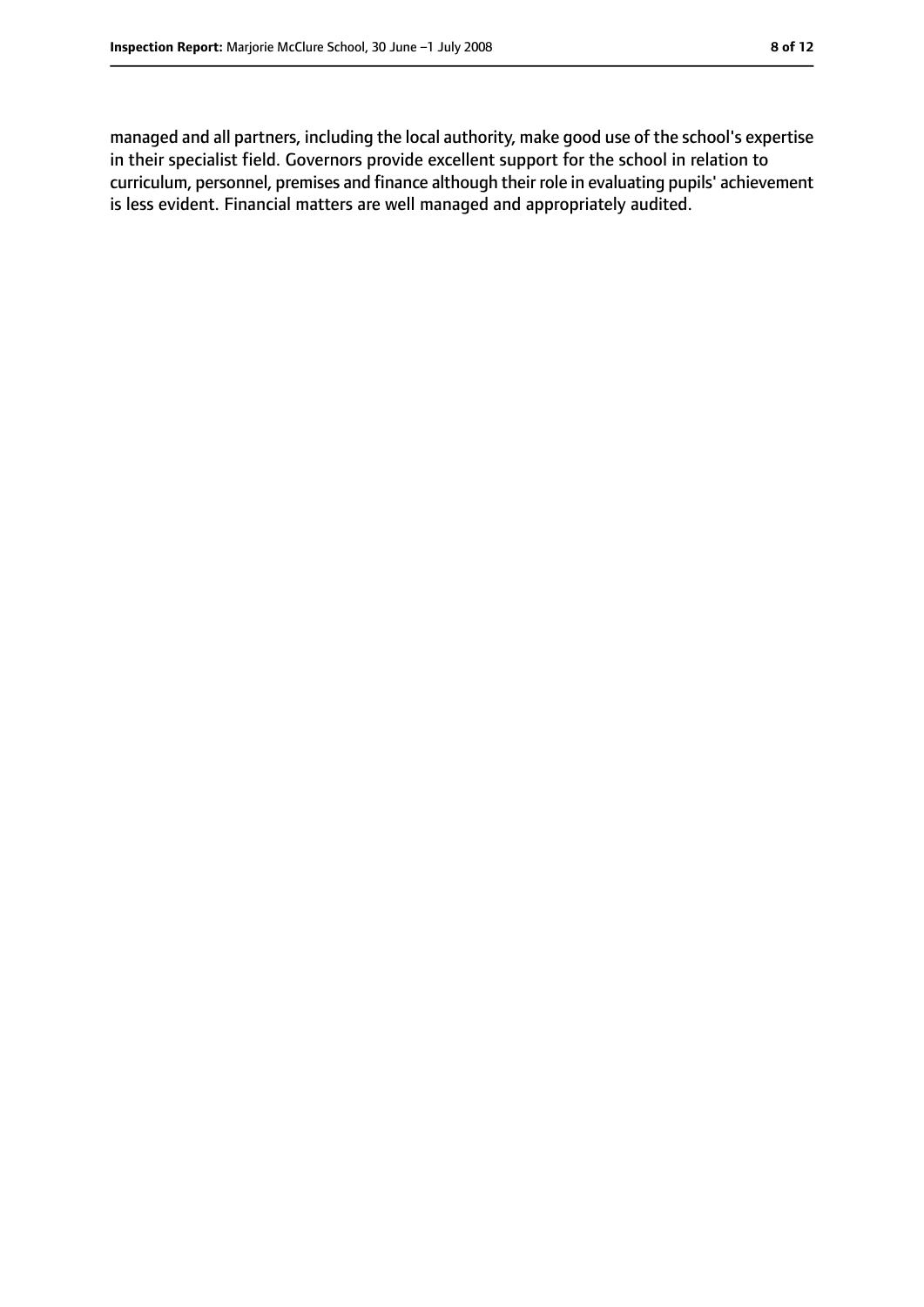**Any complaints about the inspection or the report should be made following the procedures set out in the guidance 'Complaints about school inspection', which is available from Ofsted's website: www.ofsted.gov.uk.**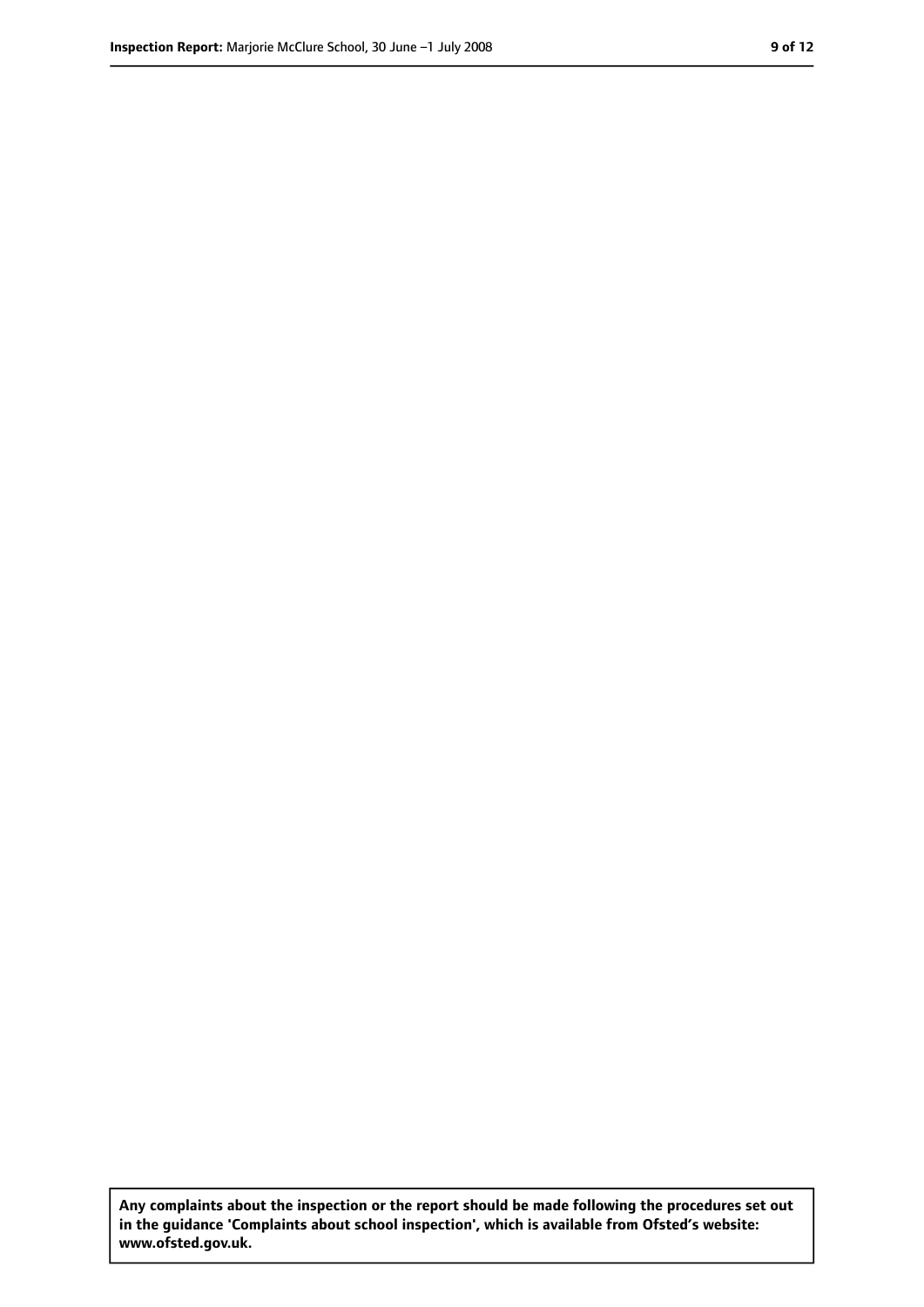#### **Annex A**

# **Inspection judgements**

| Key to judgements: grade 1 is outstanding, grade 2 good, grade 3 | <b>School</b>  | $16-19$ |
|------------------------------------------------------------------|----------------|---------|
| satisfactory, and grade 4 inadequate                             | <b>Overall</b> |         |

# **Overall effectiveness**

| How effective, efficient and inclusive is the provision of<br>education, integrated care and any extended services in meeting<br>the needs of learners? |     |     |
|---------------------------------------------------------------------------------------------------------------------------------------------------------|-----|-----|
| Effective steps have been taken to promote improvement since  <br>the last inspection                                                                   | Yes | Yes |
| How well does the school work in partnership with others to<br>promote learners' well-being?                                                            |     |     |
| The effectiveness of the Foundation Stage                                                                                                               |     |     |
| The capacity to make any necessary improvements                                                                                                         |     |     |

# **Achievement and standards**

| How well do learners achieve?                                                                               |  |
|-------------------------------------------------------------------------------------------------------------|--|
| The standards <sup>1</sup> reached by learners                                                              |  |
| How well learners make progress, taking account of any significant<br>variations between groups of learners |  |
| How well learners with learning difficulties and disabilities make<br>progress                              |  |

# **Personal development and well-being**

| How good is the overall personal development and<br>well-being of the learners?                                  |  |
|------------------------------------------------------------------------------------------------------------------|--|
| The extent of learners' spiritual, moral, social and cultural<br>development                                     |  |
| The extent to which learners adopt healthy lifestyles                                                            |  |
| The extent to which learners adopt safe practices                                                                |  |
| How well learners enjoy their education                                                                          |  |
| The attendance of learners                                                                                       |  |
| The behaviour of learners                                                                                        |  |
| The extent to which learners make a positive contribution to<br>the community                                    |  |
| How well learners develop workplace and other skills that will<br>contribute to their future economic well-being |  |

# **The quality of provision**

| How effective are teaching and learning in meeting the<br>full range of the learners' needs?          |  |
|-------------------------------------------------------------------------------------------------------|--|
| How well do the curriculum and other activities meet the<br>range of needs and interests of learners? |  |
|                                                                                                       |  |
| How well are learners cared for, guided and supported?                                                |  |

 $^1$  Grade 1 - Exceptionally and consistently high; Grade 2 - Generally above average with none significantly below average; Grade 3 - Broadly average to below average; Grade 4 - Exceptionally low.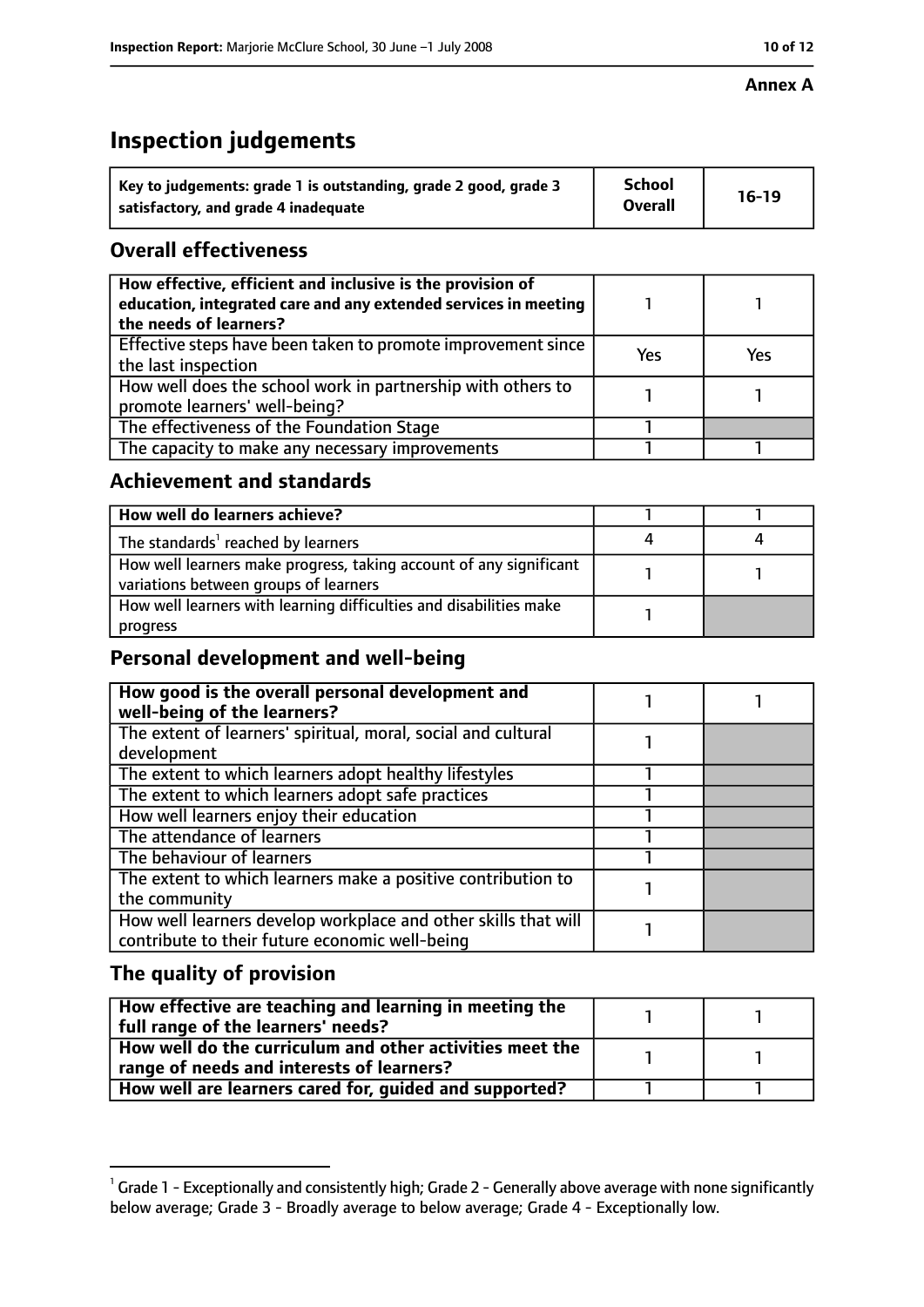#### **Annex A**

# **Leadership and management**

| How effective are leadership and management in raising<br>achievement and supporting all learners?                                                 |     |     |
|----------------------------------------------------------------------------------------------------------------------------------------------------|-----|-----|
| How effectively leaders and managers at all levels set clear<br>direction leading to improvement and promote high quality of<br>care and education |     |     |
| How effectively leaders and managers use challenging targets<br>to raise standards                                                                 |     |     |
| The effectiveness of the school's self-evaluation                                                                                                  |     |     |
| How well equality of opportunity is promoted and discrimination<br>tackled so that all learners achieve as well as they can                        |     |     |
| How effectively and efficiently resources, including staff, are<br>deployed to achieve value for money                                             |     |     |
| The extent to which governors and other supervisory boards<br>discharge their responsibilities                                                     | 7   |     |
| Do procedures for safequarding learners meet current<br>qovernment requirements?                                                                   | Yes | Yes |
| Does this school require special measures?                                                                                                         | No  |     |
| Does this school require a notice to improve?                                                                                                      | No  |     |